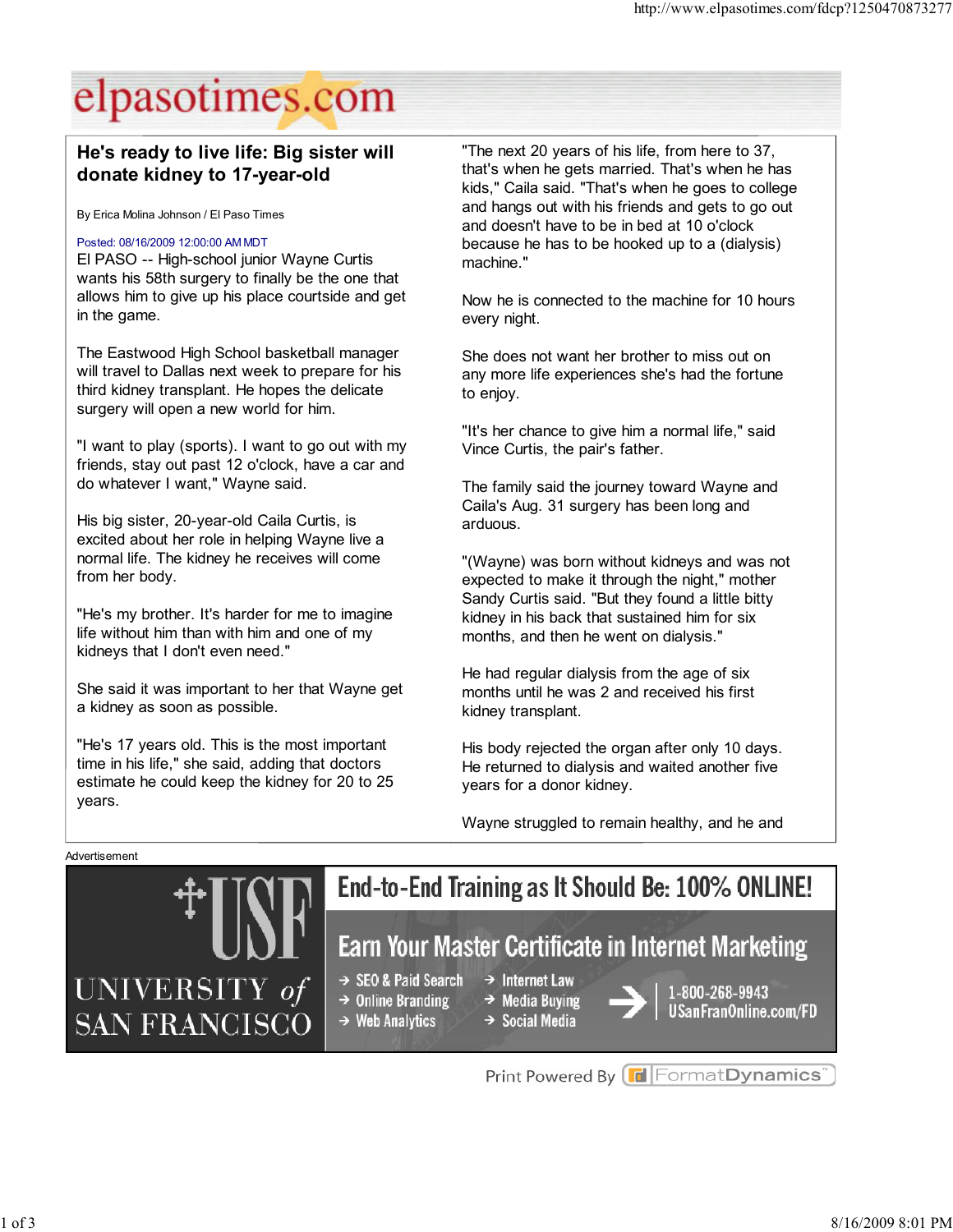# elpasotimes.com

his family received a trip to Walt Disney World from the Make-A-Wish Foundation.

Wayne's true wish, to meet then-Dallas Cowboys quarterback Troy Aikman, would come true later. Cowboys offensive coordinator and then-backup quarterback Jason Garrett befriended Wayne and often played games with the boy at Children's Medical Center in Dallas. Many members of the team also reached out to the boy, giving him autographs and other mementos.

When Wayne turned 7, he received his second kidney transplant.

He lived a normal life with that organ for seven years.

But the medication he took to prevent the organ's rejection caused an artery leading to the kidney to thin and deny the organ blood.

Doctors removed it from his body.

When Caila turned 18 two years ago, she immediately was tested for organ donation compatibility with her brother.

Doctors told her that her body contained two antigens that could cause Wayne to reject the organ. With an 80 percent chance of rejection, the family backed off the idea.

She later went back for tests to determine what exactly the antigens were. She was surprised to see they had disappeared. Their absence cleared the way for doctors to proceed.

Wayne received two new drugs to essentially kill his immune system, along with any memory of the antigens in his cells and plasma.

Meanwhile, Caila underwent psychological testing to make sure she knew the full impact of her decision, including the slight possibility that she might never have children after donating the organ.

"I said I can always adopt. I have an adopted older sister and two foster sisters," Caila said.

"I don't love something that I've never had before. I love my brother now. How can I refuse life to someone that I love now?"

She will miss two weeks of school for the procedure.

Wayne will be tutored while in Dallas for two months and will resume classes at Eastwood after that.

With the kidney transplant now a reality, his dreams are to finish high school, study broadcasting, become a radio sports commentator and live a normal life.

"This is the part of life where everybody looks back on their life and talks about this time," Caila said.

"Why not give him the time that's most important?"

Erica Molina Johnson may be reached at

#### Advertisement